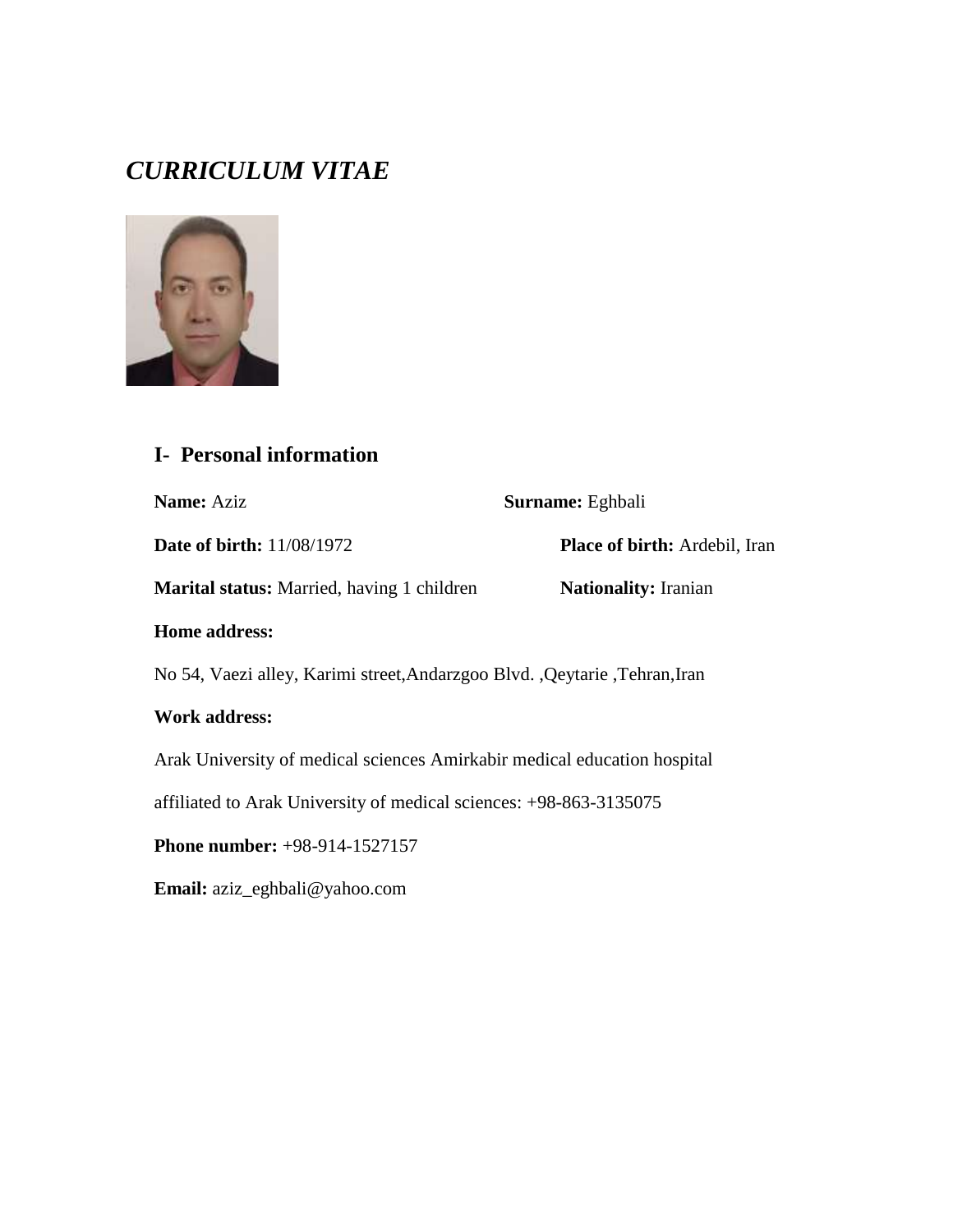#### **II- Educational backgrounds:**

**2005-2009:** fellowship of pediatric hematology and oncology , Mofid medical center, shahid beheshti University of medical sciences and health services, qualified in pediatric hematology and oncology national board examination in2009.

**2001-2004:** Resident of pediatric , Mofid medical center, shahid beheshti University of medical sciences and health services, qualified in pediatric national board examination in2004.

**1990-1997:** Student of medicine, Tabriz University of medical sciences and health services.

#### **III-Employment & professional experiences:**

**2009-present:** Assistant professor, pediatric department, School of medicine, Arak University of medical sciences & health services (AUMSHS).

**2009-present:** member of the Iranian pediatric hematology and oncology society.

#### **IV-Honors & qualifications:**

**-**Awarded as the first degree honor in pediatric hematology and oncology national board examination in2009.

**-**Good in English reading & writing, good in listening & speaking.

**-**Qualified in working with computer (Microsoft office included).

#### **V-Administrative Position:**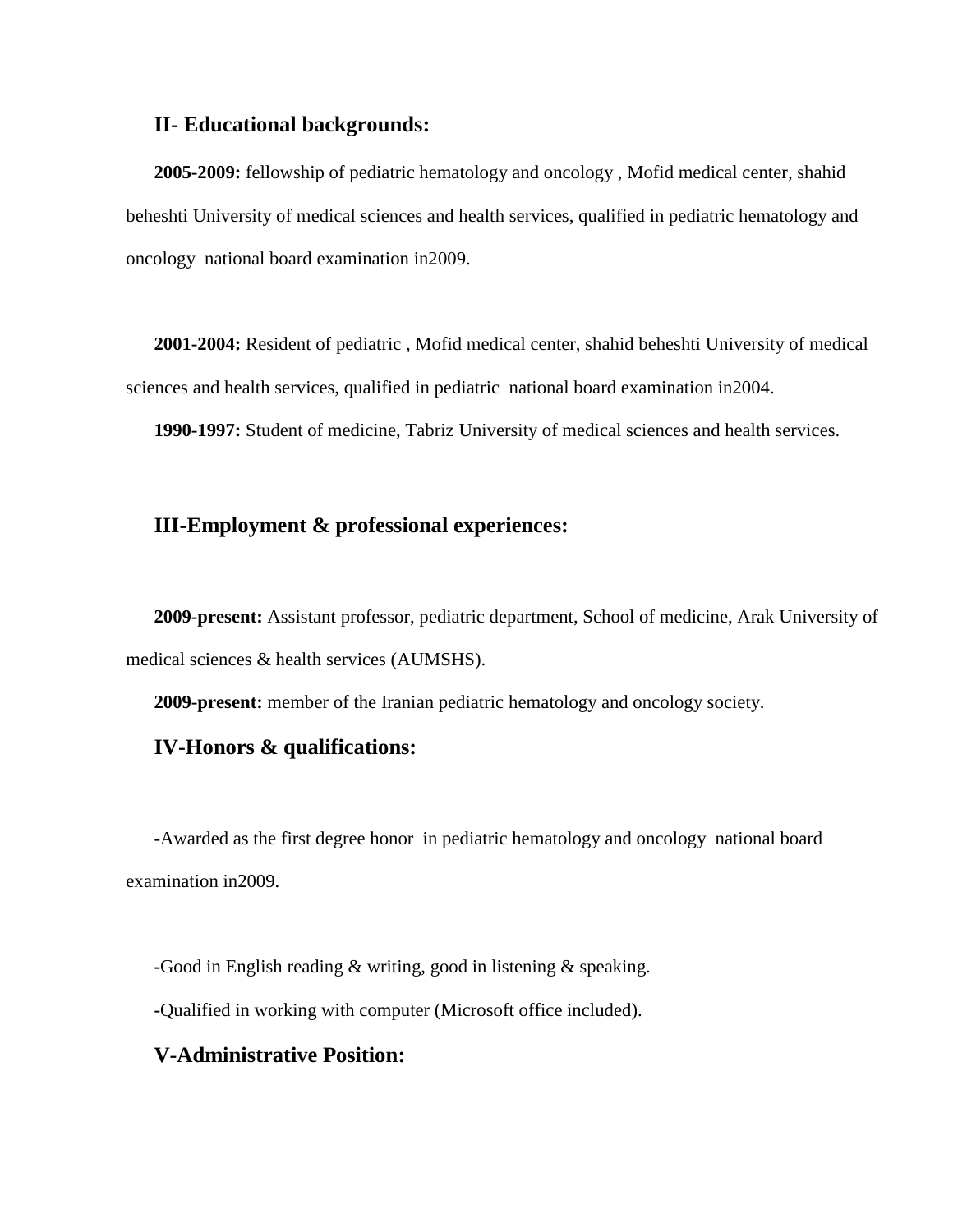**2009-Present:** Head of Amirkabir hospital pediatric Hematology - oncology ward , Arak medical university

**2012-present**: Head of Amirkabir hospital`s hemovigilance program, Arak

medical university

**2011-present**: Board of Director, breast milk feeding society , Amirkabir hospital, Arak medical university.

**2010-present**: Director of students exams . Amirkabir hospital, Arak medical university.

**2011-presnt:** consultant professor of Arak medical university.

#### **VI-Theses supervised:**

1- Evaluation of correlation between serum ferritin and T2\* MRI in major

thalassemia

2-Evaluation of prognostic significance of bone marrow megakaryocyte counts in

patients with idiopathic thrombocytopenic purpura

3- Evaluation of correlation between serum ferritin and Echo cardiographic

findings in major thalassemia

4- Effect of nebulized L-epinephrine on the treatment of croup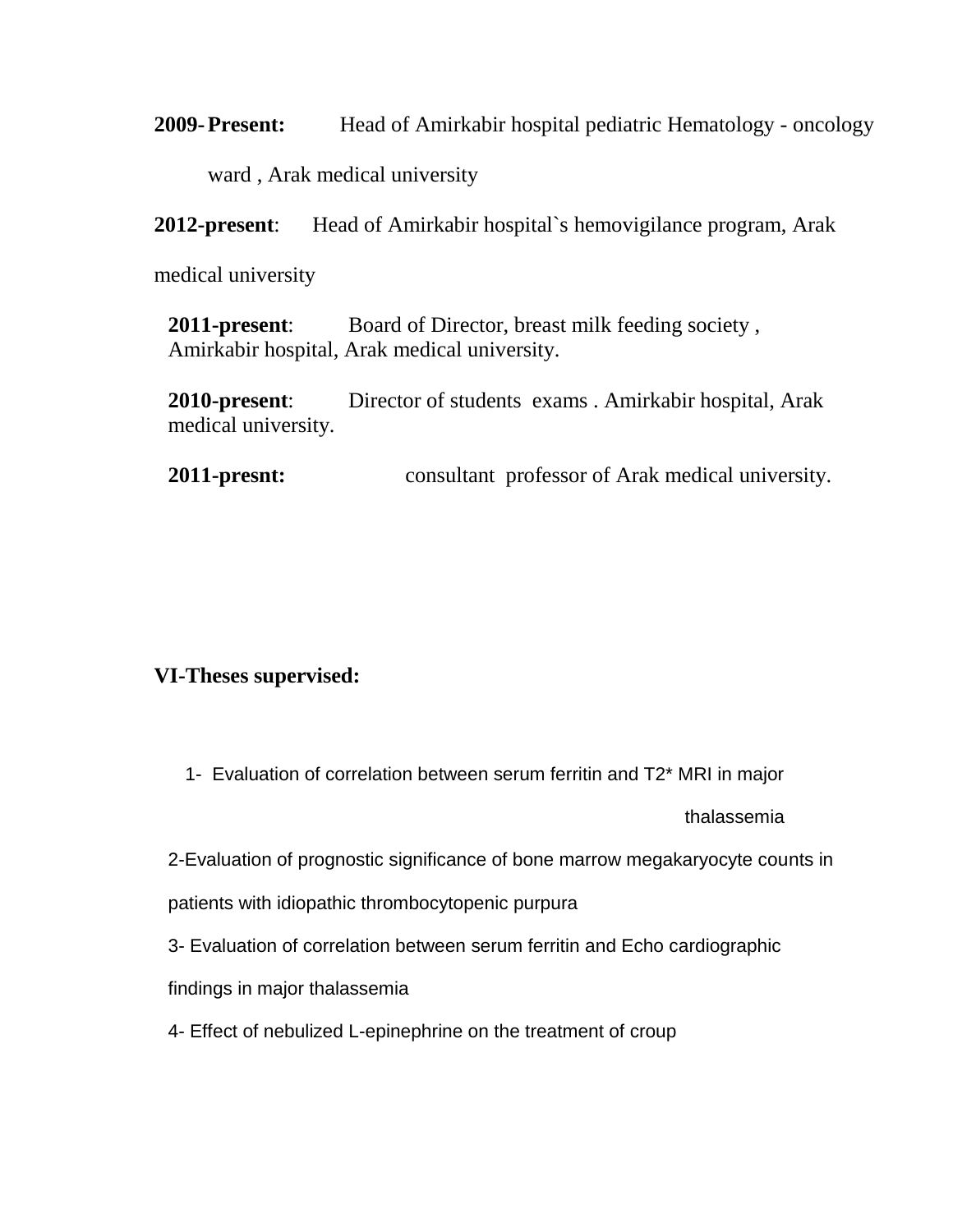5-Detection of immunophenotype and chromosomal translocation of leukemia in children

6- Epidemiologic Evaluation of Pediatric Malignancies and risk factors in Arak

7-Evaluation of the efficacy of chewing gum in preventing of oral mucositis in children

receiving chemotherapy

8[-Evaluation of the role of alendronate in prevention of steroid-induced osteopenia in](http://amuj.arakmu.ac.ir/files/site1/user_files_44b4b4/dr.esmaili-A-10-792-16-5d882da.pdf) 

[ALL and NHL in children](http://amuj.arakmu.ac.ir/files/site1/user_files_44b4b4/dr.esmaili-A-10-792-16-5d882da.pdf)

9-Contemplation of the 3rd and 4th Verses of Al-Qiyamat Surah to Compare the

Fingerprints of Normal Population with Hemophilia Carriers

10-Evaluation of ADHD in children with malignancy.

11-Evaluation of correlation between anemia and febrile convulsion in children.

12- Effect of oral Transamin on Prophilaxis of bleeding events in Vonwilbrand disease.

13- Use of Propranolol in treatment of children with Hemangioma; a crossover clinical study.

14-Risk factors of psychotic problems in major Thalassemia.

15- Evaluation of pulmonary function tests in major and intermedia Thalassemia in Amirkabir

hospital.

16- Etiologic evaluation of Cytopenia in children referring to Amirkabir hospital.

17-Study on the lower limb pains etiology in children.

18- Study on the safety and efficacy of combined therapy of Exjade and desferal in decreasing of ferritin in major Thalassemia patients.

19-Study on the relation between fragmented QRS in ECG and cardiac iron load in major

Thalassemia.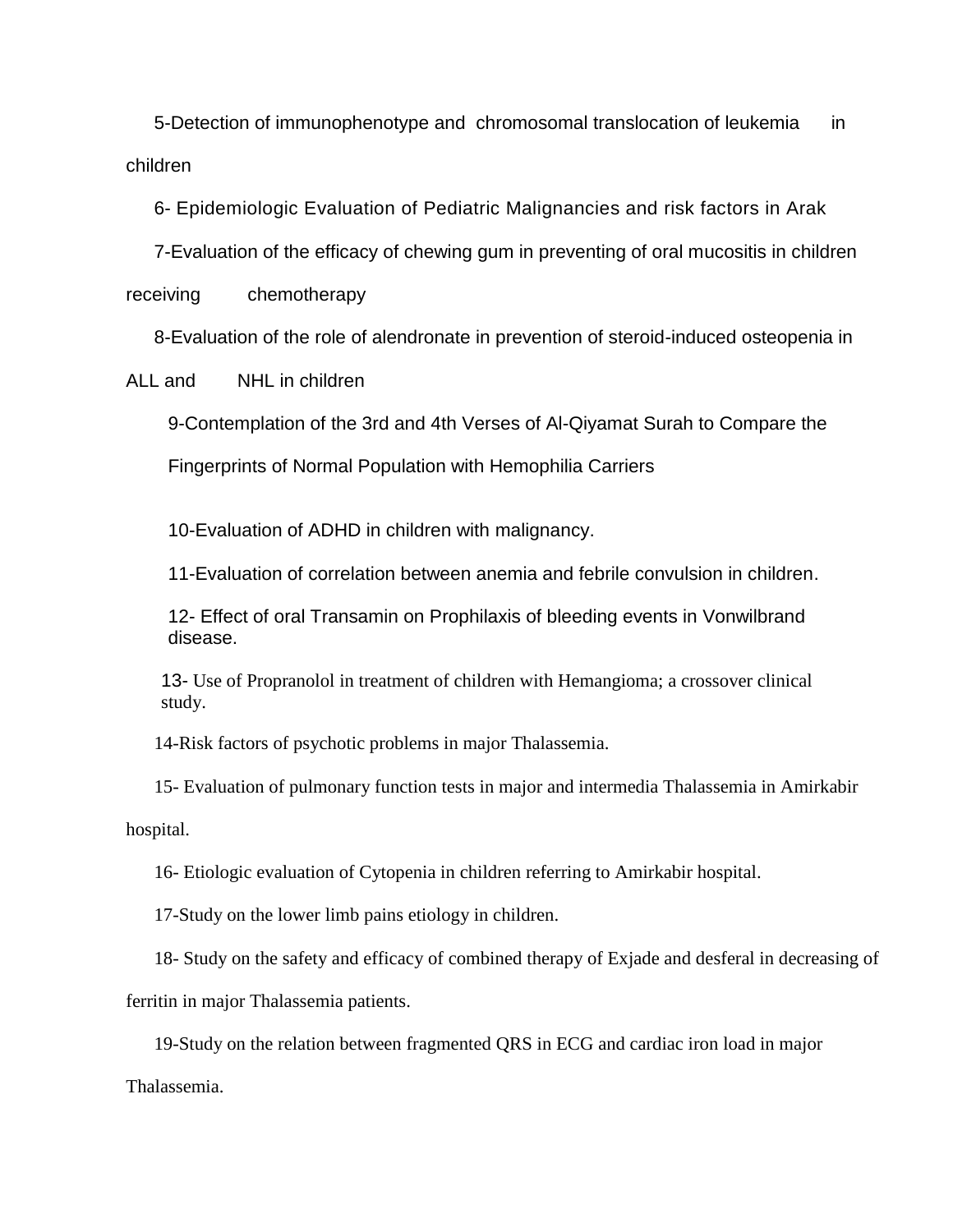20.Study on the relation between cardiac iron load measured by T2\* MRI and ventricular repolarisation parameters in major Thalassemia patients without any clinical sign.

21.Study on Pantoprazole's effect on cardiac and hepatic iron overload ,measurable by T2\* MRI, in major Thalassemia and Thalassemia Intermedia patients referring to Amirkabir hospital in Arak.

22. Evaluation of 5-year event free survival and relevant factors in Leukemic patients in Khansari hospital of Arak,Iran/

23. Evaluation of the risk factors of Leukemia in children of Markazi Province.

24. The comparison of Cefexime and Azithromycin's effect on children's dysentery.

25. Evaluation of Amlodipine's effect on iron overload in major Thalassemia patients.

26. Evaluation of correlation between cardiac and hepatic iron load , measurable by T2\* MRI , with serum level of vit D3 in major Thalassemia patients.

27.Study on myopathy and peripheral neuropathy in Major Thalassemia and Thalassemia Intermedia patients.

28. Evaluation of the correlation between ferritin serum level,Troponin I, cardiac T2\* MRI and ecocardiographic findings in major Thalassemia patients.

29.Study on the prevalence and predisposing factors towards Red blood cell Alloimmunization in major Thalassemia patients in Arak.

30.Study on the epidemiological and clicical status and also the side effects of the patients with inherited bleeding disorders in Markazi Province.

31. Study on the relation between MPV and ITP prognosis in children suffering from ITP in Amirkabir hospital of Arak.

32.An epidemiological study on the Immune Thrombocytopenic Purpura (ITP) in patients referring to Amirkabir Hospital in Arak from April 2009 to April 2016.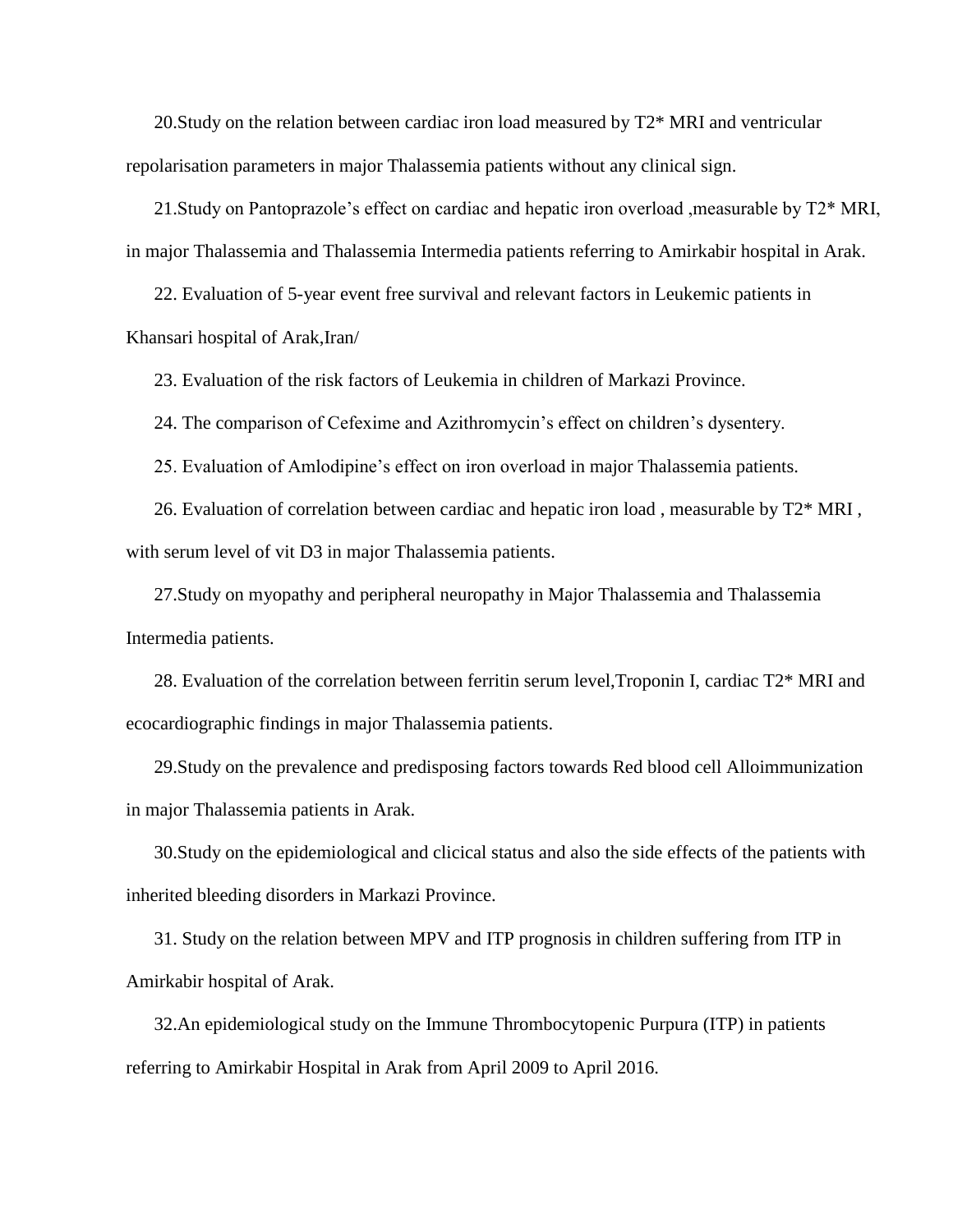33.Study on the relation between CBC markers(total blood cell count) and nephrotic syndrome prognosis.

34. Evaluation of the predisposing factors and the prevalence of different kinds of malignancies in patients referring to Amirkabir hospital.

35. Study on the Glucose 6-phosphate dehydrogenase (G6DP) deficiency patients' condition , who have referred to Amirkabir hospital from 2011 to 2014.

36. Evaluation of different risk factors of arterial and venous thrombosis in children admitted to Amirkabir hospital from 2011 to 2015.

37. Evaluation of the ventricular repolarisation steadiness in major Thalassemia patients.

38. Evaluation of the P wave for early diagnosis of atrial fibrillation in children with major Thalassemia.

39. Study on the effect of Helicobacter Pylori eradication on the platelet count in children with acute Immune Thrombocytopenic Purpura.

40. Evaluation of the clinical status and prognosis of the children suffering from solid tumors in Amirkabir hospital of Arak from 2008 to 2015.

41. Comparisonal study on the vit D3 serum level in children with acute Leukemia, before and after induction therapy from 2015 to 2016.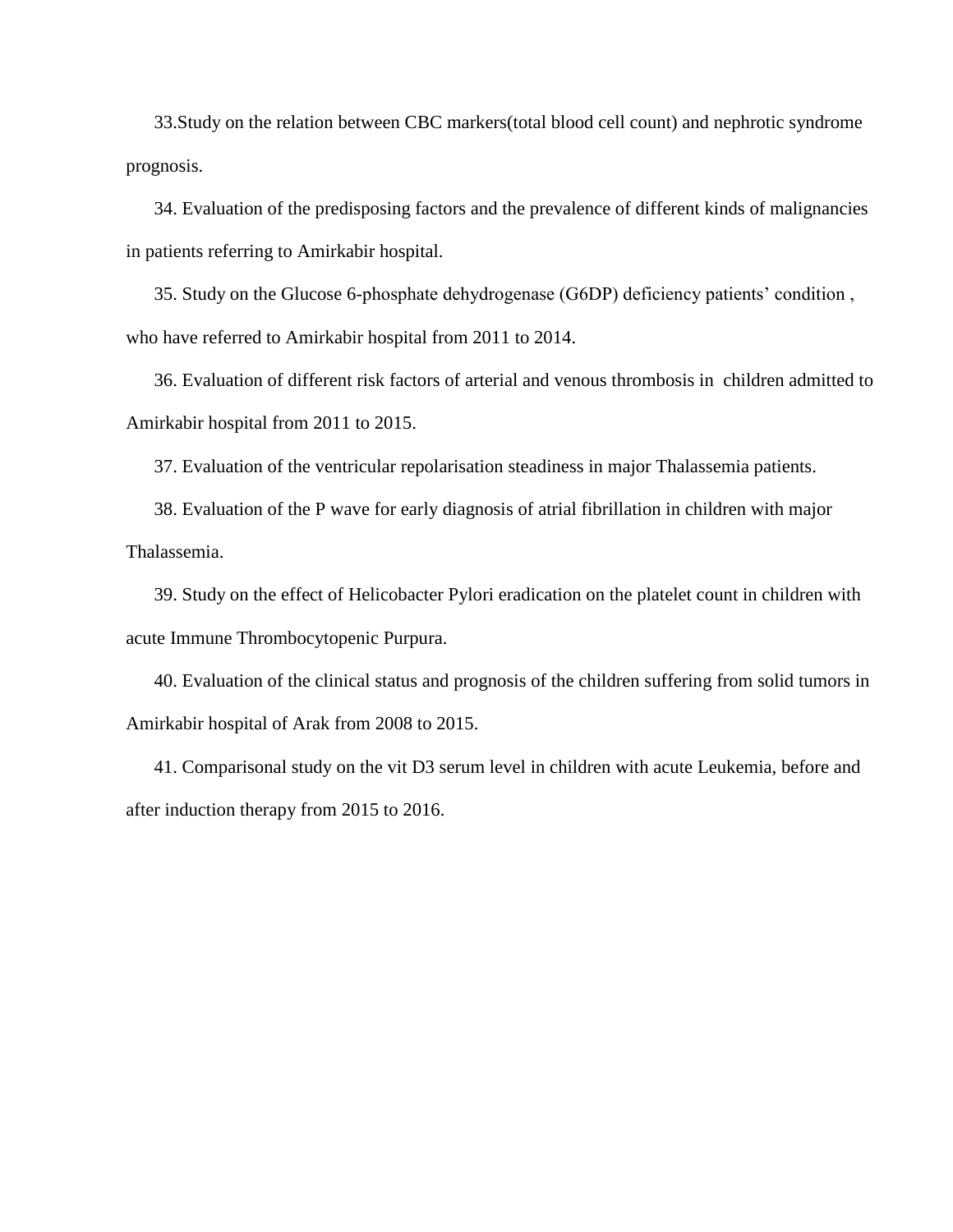### **VII- Research Projects (ongoing and finished)**

- **1-** Parental occupation in childhood malignancy
- **2-** Use of propranolol in treatment of children with hemangioma; a crossover clinical study
- **3-** effect of oral transamin on prophilaxis of bleeding events in Vonwilbrand disease
- **4-** Evaluation of prognostic significance of bone marrow megakaryocyte counts in patients with idiopathic thrombocytopenic purpura
- **5-** [Evaluation of the role of alendronate in prevention of steroid-induced](http://amuj.arakmu.ac.ir/files/site1/user_files_44b4b4/dr.esmaili-A-10-792-16-5d882da.pdf)  [osteopenia in ALL and NHL in children](http://amuj.arakmu.ac.ir/files/site1/user_files_44b4b4/dr.esmaili-A-10-792-16-5d882da.pdf)
- **6-** Evaluation of the efficacy of chewing gum in preventing of oral mucositis in children receiving chemotherapy
- **7-** Effect of nebulized L-epinephrine on the treatment of croup
- **8-** Study of the riskfactors related with helicobacterpylori infections in children with peptic ulcer disease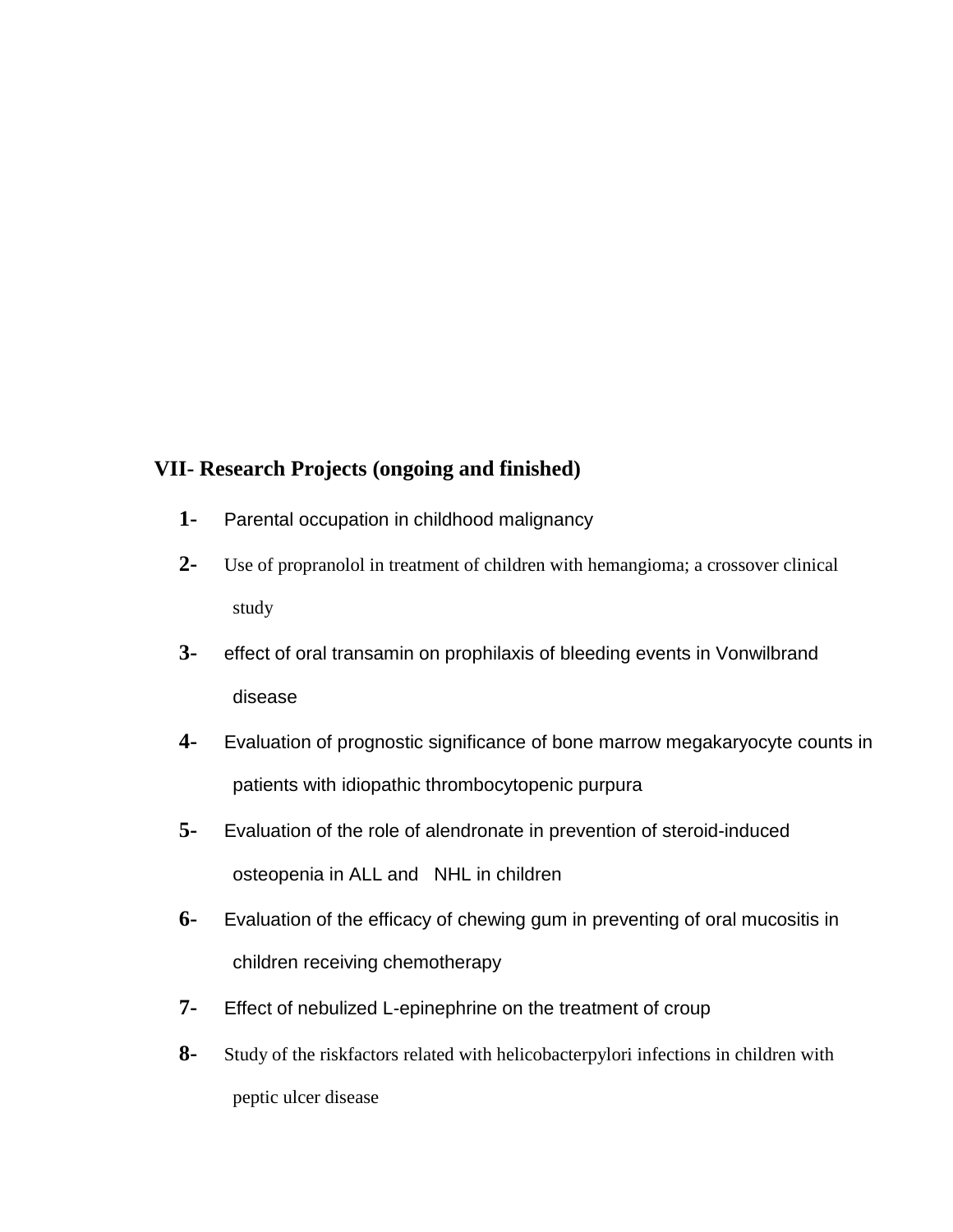- **9-** " L-Asparginase effect with 6000U/m2 on lipid profile in children with acute lymphoblastic leukemi
- **10-** Comparison of efficacy between IVIG and Rhophylac in treatment of ITP
- **11-** 15- Evaluation of pulmonary function tests in major and intermedia Thalassemia in Amirkabir hospital.
- **12-** 16- Etiologic evaluation of Cytopenia in children referring to Amirkabir hospital.
- **13-** 17-Study on the lower limb pains etiology in children.
- **14-** 18- Study on the safety and efficacy of combined therapy of Exjade and desferal in decreasing of ferritin in major Thalassemia patients.
- **15-** 19-Study on the relation between fragmented QRS in ECG and cardiac iron load in major Thalassemia.
- **16-** 20.Study on the relation between cardiac iron load measured by T2\* MRI and ventricular repolarisation parameters in major Thalassemia patients without any clinical sign.
- **17-** 21.Study on Pantoprazole's effect on cardiac and hepatic iron overload ,measurable by T2\* MRI, in major Thalassemia and Thalassemia Intermedia patients referring to Amirkabir hospital in Arak.
- **18-** 22. Evaluation of 5-year event free survival and relevant factors in Leukemic patients in Khansari hospital of Arak,Iran/
- **19-** 23. Evaluation of the risk factors of Leukemia in children of Markazi Province.
- **20-** 24. The comparison of Cefexime and Azithromycin's effect on children's dysentery.
- **21-** 25. Evaluation of Amlodipine's effect on iron overload in major Thalassemia patients.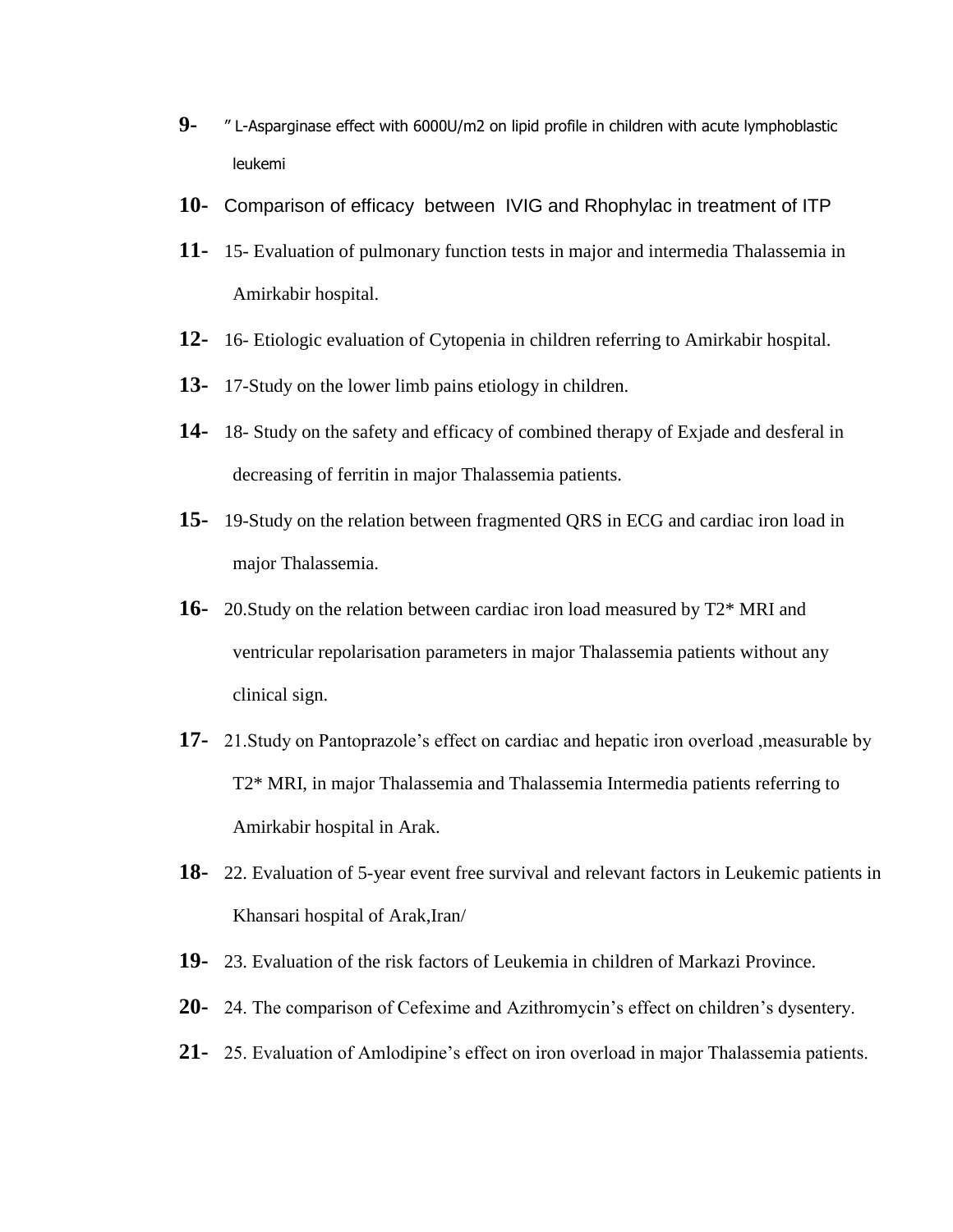- **22-** 26. Evaluation of correlation between cardiac and hepatic iron load , measurable by T2\* MRI , with serum level of vit D3 in major Thalassemia patients.
- **23-** 27.Study on myopathy and peripheral neuropathy in Major Thalassemia and Thalassemia Intermedia patients.
- **24-** 28. Evaluation of the correlation between ferritin serum level,Troponin I, cardiac T2\* MRI and ecocardiographic findings in major Thalassemia patients.
- **25-** 29.Study on the prevalence and predisposing factors towards Red blood cell Alloimmunization in major Thalassemia patients in Arak.
- **26-** 30.Study on the epidemiological and clicical status and also the side effects of the patients with inherited bleeding disorders in Markazi Province.
- **27-** 31. Study on the relation between MPV and ITP prognosis in children suffering from ITP in Amirkabir hospital of Arak.
- **28-** 32.An epidemiological study on the Immune Thrombocytopenic Purpura (ITP) in patients referring to Amirkabir Hospital in Arak from April 2009 to April 2016.
- **29-** 33.Study on the relation between CBC markers(total blood cell count) and nephrotic syndrome prognosis.
- **30-** 34. Evaluation of the predisposing factors and the prevalence of different kinds of malignancies in patients referring to Amirkabir hospital.
- **31-** 35. Study on the Glucose 6-phosphate dehydrogenase (G6DP) deficiency patients' condition , who have referred to Amirkabir hospital from 2011 to 2014.
- **32-** 36. Evaluation of different risk factors of arterial and venous thrombosis in children admitted to Amirkabir hospital from 2011 to 2015.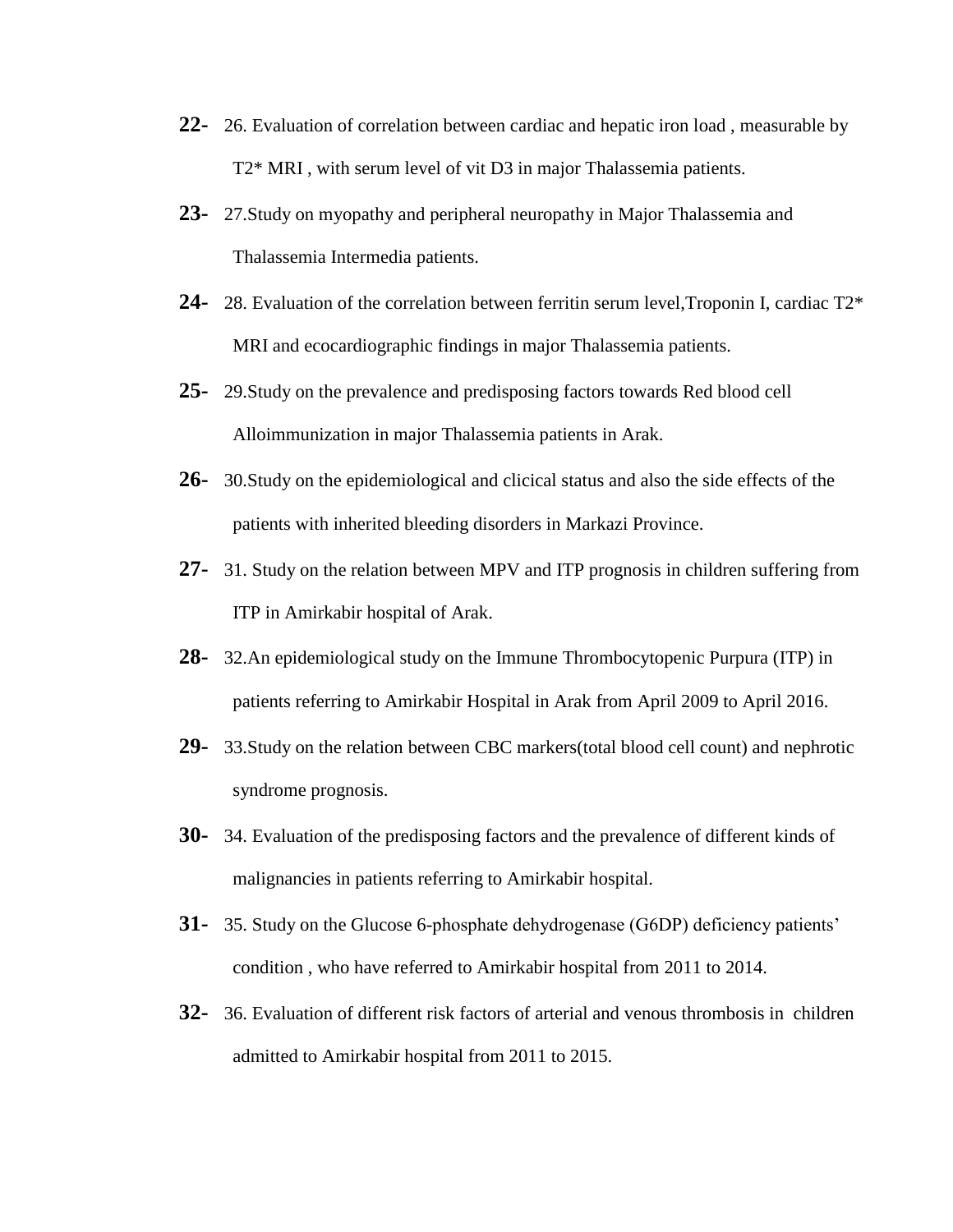- **33-** 37. Evaluation of the ventricular repolarisation steadiness in major Thalassemia patients.
- **34-** 38. Evaluation of the P wave for early diagnosis of atrial fibrillation in children with major Thalassemia.
- **35-** 39. Study on the effect of Helicobacter Pylori eradication on the platelet count in children with acute Immune Thrombocytopenic Purpura.
- **36-** 40. Evaluation of the clinical status and prognosis of the children suffering from solid tumors in Amirkabir hospital of Arak from 2008 to 2015.
- **37-** 41. Comparisonal study on the vit D3 serum level in children with acute Leukemia, before and after induction therapy from 2015 to 2016.

#### **VIII- Publications:**

#### **Articles :**

- **1-** A Eghbali, A Sabbagh, B Bagheri, H Taherahmadi, M Kahbazi Efficacy of nebulized L-epinephrine for treatment of croup: a randomized, double‐[blind study](http://scholar.google.com/citations?view_op=view_citation&hl=en&user=f1BxhpQAAAAJ&citation_for_view=f1BxhpQAAAAJ:9ZlFYXVOiuMC) Fundamental & clinical pharmacology 2016 30 (1), 70-75
- **2-** A Eghbali, H Taherahmadi, B Bagheri, S Nikanjam, L Ebrahimi [Association between serum ferritin level and diastolic cardiac function in patients](http://scholar.google.com/citations?view_op=view_citation&hl=en&user=f1BxhpQAAAAJ&citation_for_view=f1BxhpQAAAAJ:4DMP91E08xMC)  [with major β-thalassemiaI](http://scholar.google.com/citations?view_op=view_citation&hl=en&user=f1BxhpQAAAAJ&citation_for_view=f1BxhpQAAAAJ:4DMP91E08xMC)ranian journal of pediatric hematology and oncology2015 5 (2), 8
- **3-** P Yousefichaijan, A Eghbali, H Taherahmadi, M Rafiei, M Naziri [The Relationship Between Iron Deficiency Anemia and Reflux-Related Renal](http://scholar.google.com/citations?view_op=view_citation&hl=en&user=f1BxhpQAAAAJ&citation_for_view=f1BxhpQAAAAJ:aqlVkmm33-oC)  [Injury in Infant and ChildrenJ](http://scholar.google.com/citations?view_op=view_citation&hl=en&user=f1BxhpQAAAAJ&citation_for_view=f1BxhpQAAAAJ:aqlVkmm33-oC)ournal of Pediatric Nephrology2015 3 (2), 67-70
- **4-** P Yousefichaijan, A Eghbali, M Rafiei, H Taherahmadi, F Shariatmadari, ...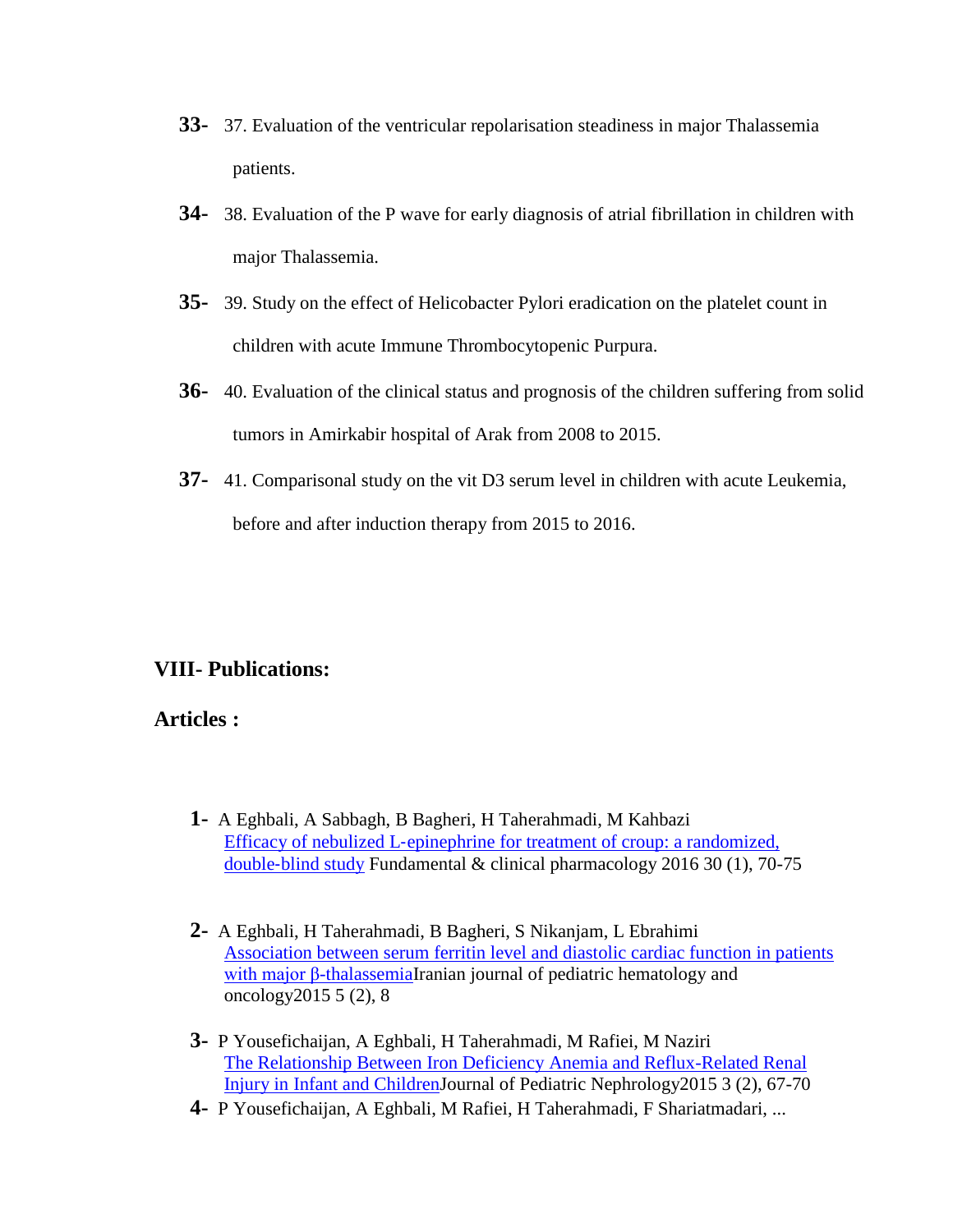[Mean Platelet Volume as a Predictive Marker for Poor Prognosis of Acute Renal](http://scholar.google.com/citations?view_op=view_citation&hl=en&user=f1BxhpQAAAAJ&citation_for_view=f1BxhpQAAAAJ:Wp0gIr-vW9MC)  [Failure in childrenJ](http://scholar.google.com/citations?view_op=view_citation&hl=en&user=f1BxhpQAAAAJ&citation_for_view=f1BxhpQAAAAJ:Wp0gIr-vW9MC)ournal of Pediatric Nephrology2015 3 (3), 92-94

- **5-** A FATHI, M MIRZARAHIMI, R EMAMZADEGAN, N SOLEYMANI, F AMANI, ... [ASSESSMENT OF PROPRANOLOL EFFICACY ON PEDIATRIC](http://scholar.google.com/citations?view_op=view_citation&hl=en&user=f1BxhpQAAAAJ&citation_for_view=f1BxhpQAAAAJ:mVmsd5A6BfQC)  [HAEMANGIOMAI](http://scholar.google.com/citations?view_op=view_citation&hl=en&user=f1BxhpQAAAAJ&citation_for_view=f1BxhpQAAAAJ:mVmsd5A6BfQC)RANIAN JOURNAL OF PEDIATRICS2014 24 (2), 26-26
- **6-** Parsa Yousefichaijan1, Aziz Eghbali1, Mohammad Rafeie2, Mojtaba ... [The relationship between iron deficiency anemia and simple febrile convulsion in](http://scholar.google.com/citations?view_op=view_citation&hl=en&user=f1BxhpQAAAAJ&citation_for_view=f1BxhpQAAAAJ:Se3iqnhoufwC)  [childreni](http://scholar.google.com/citations?view_op=view_citation&hl=en&user=f1BxhpQAAAAJ&citation_for_view=f1BxhpQAAAAJ:Se3iqnhoufwC)ndian journal of pediatric neurosciences2014 9 (2), 110-114
- **7-** P Yousefichaijan, M Rafiei, A Eghbali, M Sharafkhah, H Taherahmadi, ... [Mean](http://scholar.google.com/citations?view_op=view_citation&hl=en&user=f1BxhpQAAAAJ&citation_for_view=f1BxhpQAAAAJ:YOwf2qJgpHMC)  [platelet volume: a useful marker in reflux nephropathy.](http://scholar.google.com/citations?view_op=view_citation&hl=en&user=f1BxhpQAAAAJ&citation_for_view=f1BxhpQAAAAJ:YOwf2qJgpHMC) Journal of Pediatric Nephrology2014, 2 (4), 137-139
- **8- Association between serum ferritin level, cardiac and hepatic T2-star MRI in patients with major β- thalassemia.** *Iranian Journal of Pediatric Hematology Oncology Vol4.No1 2014*
- **9- Eghbali A**, Akhondzadeh , Rafiee M3, Dorre F.[Evaluation of the role of alendronate in](http://amuj.arakmu.ac.ir/files/site1/user_files_44b4b4/dr.esmaili-A-10-792-16-5d882da.pdf)

[prevention of steroid-induced osteopenia in ALL and NHL in children.](http://amuj.arakmu.ac.ir/files/site1/user_files_44b4b4/dr.esmaili-A-10-792-16-5d882da.pdf) Arak Medical

University Journal (AMUJ)2013; 16(73): 1-7

**10-** Dr Parsa Yousefi, Dr **Aziz Eghbali**, Dr Mohammad Rafeie, Mohaddeseh Zolfi,

Mohammad Reza Firouzifar,. [Correlation between iron deficiency anemia and](http://sjku.muk.ac.ir/browse.php?a_code=A-10-1-388&slc_lang=en&sid=1&sw=) 

[febrile convulsion.](http://sjku.muk.ac.ir/browse.php?a_code=A-10-1-388&slc_lang=en&sid=1&sw=) Volume 18, Number 2 (Scientific Journal of Kurdistan

Universiy of Medical Sciences 2013)

**11-** Jadidi R(Ph.D), Hekmatpou D(Ph.D)\*, **Eghbali A(MD)**, Memari F(B.Sc). The

experiences of parents of children with leukemia: A qualitative research. Arak Medical University Journal (AMUJ) *Original Article*2013; 15(68): 28-40

**12- Aziz Eghbali1**, , Fatemeh Malek1. Mohammad Taghi Arzanian "[Imerslund-](http://manuscriptonline.com/authors/detail.asp?articleID=17516)

[Grasbeck Syndrome: A Case Report](http://manuscriptonline.com/authors/detail.asp?articleID=17516)" Iranian Journal of Blood and Cancer  $\mathfrak{t}(2)$ 2012 p 195-196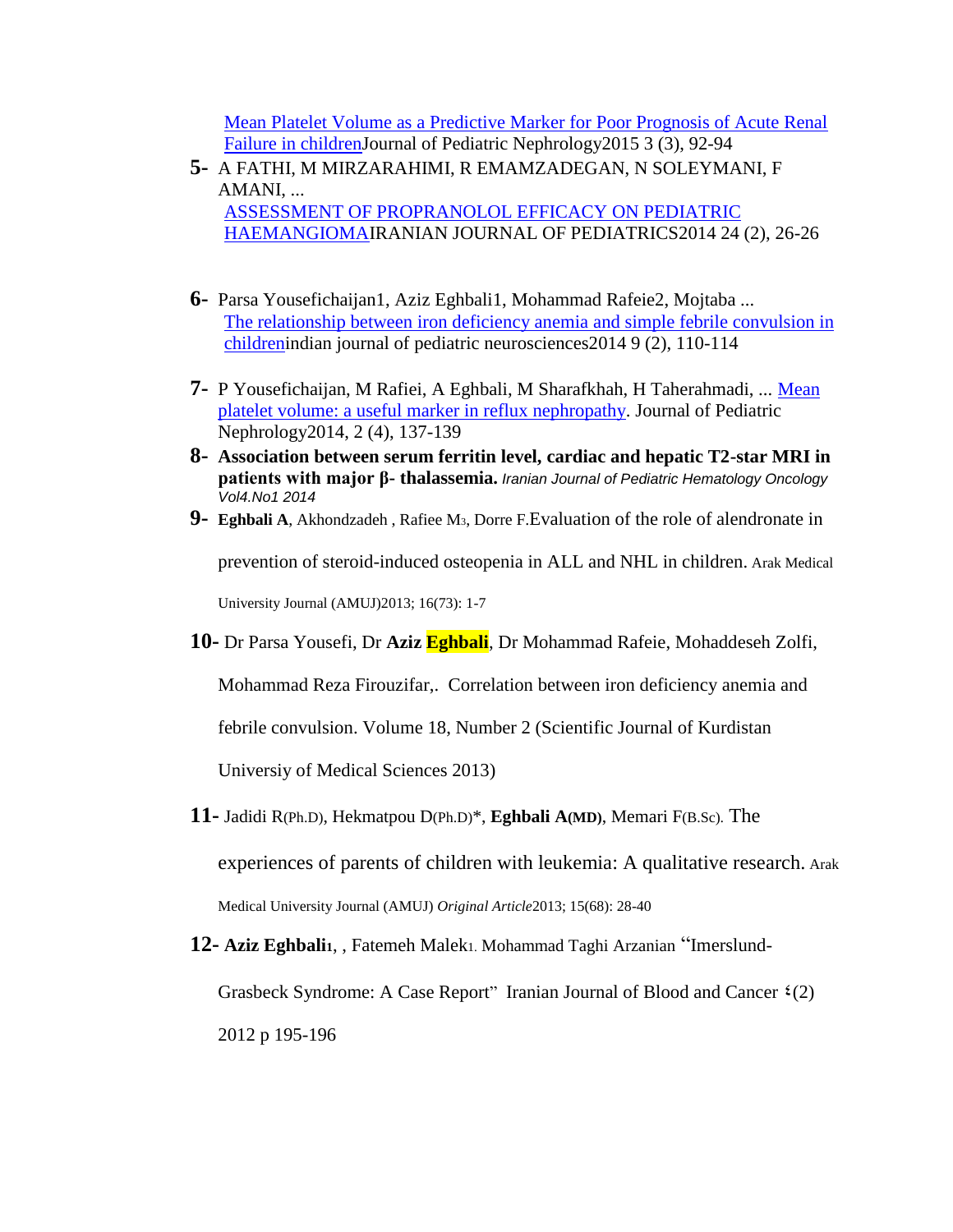- **13- Eghbali A\*,** Arzaninan M, Chehrei A , Jadidi R, Sabbagh A. Evaluating the Prognostic Significance of BoneMarrow Megakaryocyte Count in Patients withIdiopathic Thrombocytopenic Purpura. *IJBC 2012;3: 119-123*
- **14-** Hassan Solhi 1, **Aziz Eghbali** <sup>1</sup>, Babak Eshrati 1, Hamid Reza Khoddami Vishteh 1, Rooh-o- allahSalehpour 1, Jaber Gharehdaghi. Contemplation of the 3rd and 4th Verses of Al-Qiyamat Surah to Comparethe Fingerprints ofNormal Population with Hemophilia Carriers. Quran Med.2011;1(2):9-13. DOI: 10.5812/quranmed.4974
- 15 Aziz Eghbali<sup>1</sup>, MD; Peyman Eshghi<sup>1</sup>, MD; Fatemeh Malek<sup>1</sup>, MD, and Nima Rezaei<sup>2,3</sup>, MD, PhDm " Cardiac and Renal Malformations in a Patient with Sepsis and Severe Congenital Neutropenia" Iranian journal of pediatrics 2010;20(2) : 225-228
- **16- Aziz Eghbali1**, Peyman Eshghi1, Fatemeh Malek1, Hengameh Abdollahpour2 Nima Rezaei3 "HAX1 mutation in an infant with severe congenital neutropenia" *The Turkish Journal of Pediatrics 2010; 52: 81-84*
- 17- Mohammad Taghi Arzanian1, MD; Aziz Eghbali<sup>\*1</sup>1, MD; Parvaneh Karimzade2, MD; Mitra Ahmadi2, MD; Massoud Houshmand3, PhD and Nima Rezaei4, MD, PhD " mtDNA Deletion in an Iranian Infant with Pearson Marrow Syndrome" Iranian journal of pediatrics 2010;20(1):107-112
- 18 Bibi Shahin Shamsian<sup>a</sup>; Nima Rezaei<sup>b</sup>; Mohammad Taghi Arzanian<sup>a</sup>; ; Aziz **Eghbalia"** SEVERE HYPOCHROMIC MICROCYTIC ANEMIA IN A PATIENT WITH CONGENITAL ATRANSFERRINEMIA" [Pediatric Hematology and Oncology,](http://www.informaworld.com/smpp/title~db=all~content=t713610311) Volume [26,](http://www.informaworld.com/smpp/title~db=all~content=t713610311~tab=issueslist~branches=26#v26) Issue [5 J](http://www.informaworld.com/smpp/title~db=all~content=g912890503)uly 2009 , pages 356 - 362
- **19-** MT. Arzanian**, A. Eghbali**, S. Alavi, B. Sh. Shamsian, F. Malek, E. Azargashb" L-Asparginase effect with 6000U/m2 on lipid profile in children with acute lymphoblastic leukemia"Iranian journal of Blood2009:6(2)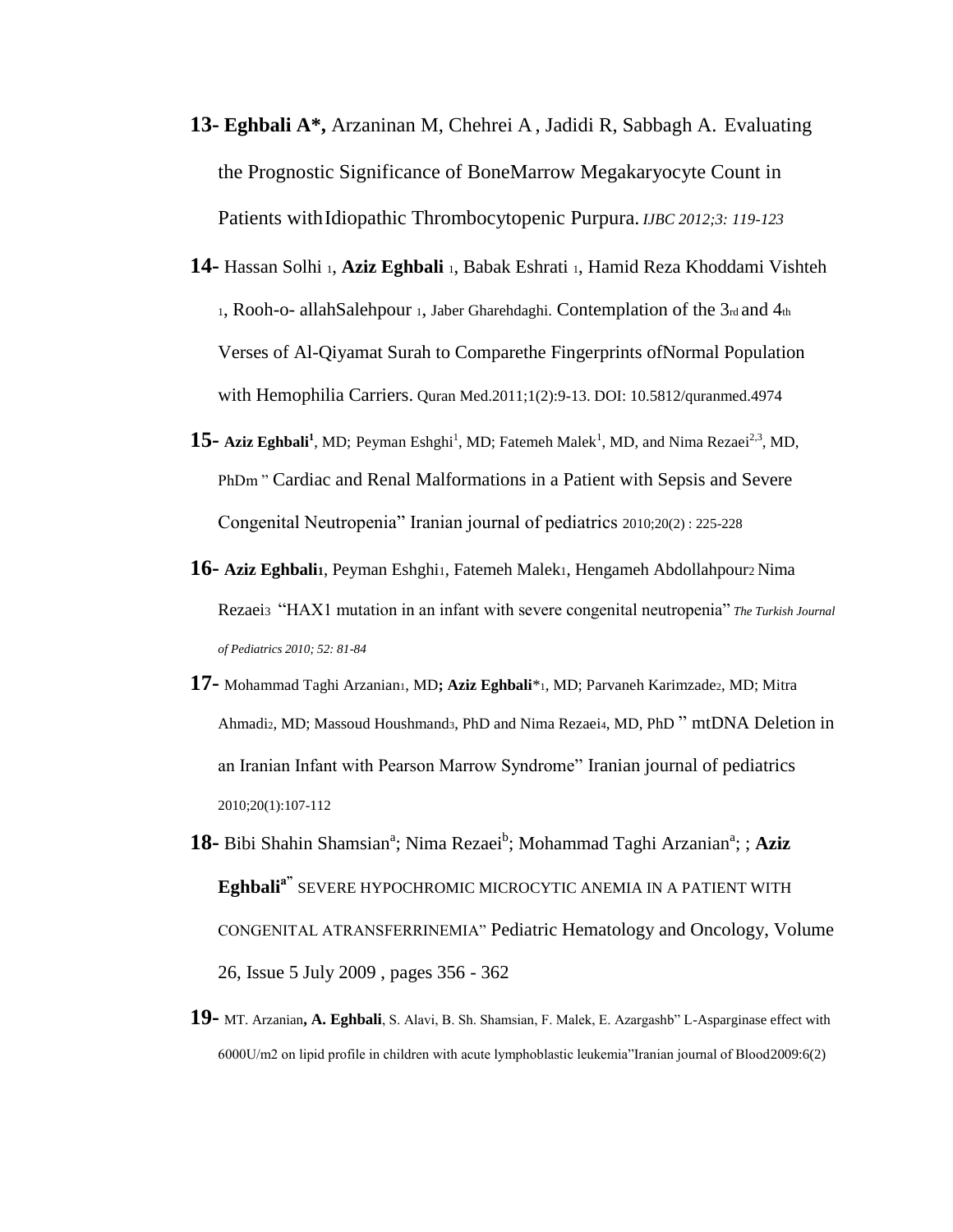- **20-** S. Alavi, F. Malek, **A. Eghbali**, M.T. Arzanian, Sh. Shamsian, E. Azargashb"Immune Thrombocytopenic Purpura and relevant factors in patients in Mofid Children Hospital from 2003 to 2008" Iranian journal of Blood2009:6(3)
- **21-** Bibi Shahin Shamsian ،Davoud Mansouri ،Zahra Pourpak ،Nima Rezaei i ،**Aziz Eghbali** ،and Mohammad Taghi Arzanian "Autosomal Recessive Chronic Granulomatous Disease, IgA Deficiency and Refractory Autoimmune Thrombocytopenia Responding to Anti-CD20 Monoclonal Antibody" Iranian Journal of Allergy, Asthma and Immunology; September 2008: 26(3) :181;
- **22-** *Farid Imanzadeh<sup>1</sup> , Ali Akbar Sayyari<sup>2</sup> , Aziz Ighbali<sup>3</sup> , Hazhir Javaherizadeh<sup>4</sup> , Naser Valaie<sup>5</sup>"* Study of

theriskfactorsrelatedwithhelicobacterpyloriinfectionsinchildrenwithpepticulcerdisease" PakJMed Sci

May - June 2007 Vol.23No.3 446-448

**23-** A Pakniyat, P Yosefichaijan, A Eghbali, M Rafiei [Mean Platelet Volume as a diagnostic marker in children with pyelonephritis.](http://scholar.google.com/citations?view_op=view_citation&hl=en&user=f1BxhpQAAAAJ&citation_for_view=f1BxhpQAAAAJ:hC7cP41nSMkC) PEDIATRIC NEPHROLOGY2016 31 (10), 1766-1766

**24**- P Yosefichaijan, A Eghbali, A Pakniyat, M Rafiei, H Taherahmad [Complete Blood Cell and HCO3-for predictor of developing acute kidney injury in](http://scholar.google.com/citations?view_op=view_citation&hl=en&user=f1BxhpQAAAAJ&citation_for_view=f1BxhpQAAAAJ:qUcmZB5y_30C)  [children](http://scholar.google.com/citations?view_op=view_citation&hl=en&user=f1BxhpQAAAAJ&citation_for_view=f1BxhpQAAAAJ:qUcmZB5y_30C) PEDIATRIC NEPHROLOGY2016 31 (10), 1896-1896

**25**- A Eghbali, L Melikof, H Taherahmadi, B Bagheri [Efficacy of tranexamic acid for the prevention of bleeding in patients with von](http://scholar.google.com/citations?view_op=view_citation&hl=en&user=f1BxhpQAAAAJ&citation_for_view=f1BxhpQAAAAJ:IWHjjKOFINEC)  [Willebrand disease and Glanzmann thrombasthenia: a controlled, before and after trial](http://scholar.google.com/citations?view_op=view_citation&hl=en&user=f1BxhpQAAAAJ&citation_for_view=f1BxhpQAAAAJ:IWHjjKOFINEC) Haemophilia 2016 -22 (5)

**26** - P Yousefichaijan, M Kahbazi, A Eghbali, H Taherahmadi, M Rafiei, [The Mean](http://scholar.google.com/citations?view_op=view_citation&hl=en&user=f1BxhpQAAAAJ&citation_for_view=f1BxhpQAAAAJ:ZeXyd9-uunAC)  [Platelet Volume in children with Pyelonephritis](http://scholar.google.com/citations?view_op=view_citation&hl=en&user=f1BxhpQAAAAJ&citation_for_view=f1BxhpQAAAAJ:ZeXyd9-uunAC) Journal of Pediatric Nephrology2016 4 (2), 56-59

**27** - A Eghbali, P Azadmanesh, B Bagheri, H Taherahmadi, B Sadeghi Sedeh [Comparison between IV immune globulin \(IVIG\) and anti](http://scholar.google.com/citations?view_op=view_citation&hl=en&user=f1BxhpQAAAAJ&cstart=20&citation_for_view=f1BxhpQAAAAJ:dhFuZR0502QC)‐D globulin for treatment of [immune thrombocytopenia: a randomized open](http://scholar.google.com/citations?view_op=view_citation&hl=en&user=f1BxhpQAAAAJ&cstart=20&citation_for_view=f1BxhpQAAAAJ:dhFuZR0502QC)‐label study Fundamental & clinical pharmacology 2016

**28** - A Eghbali, B Taherkhanchi, B Bagheri, BS Sedeh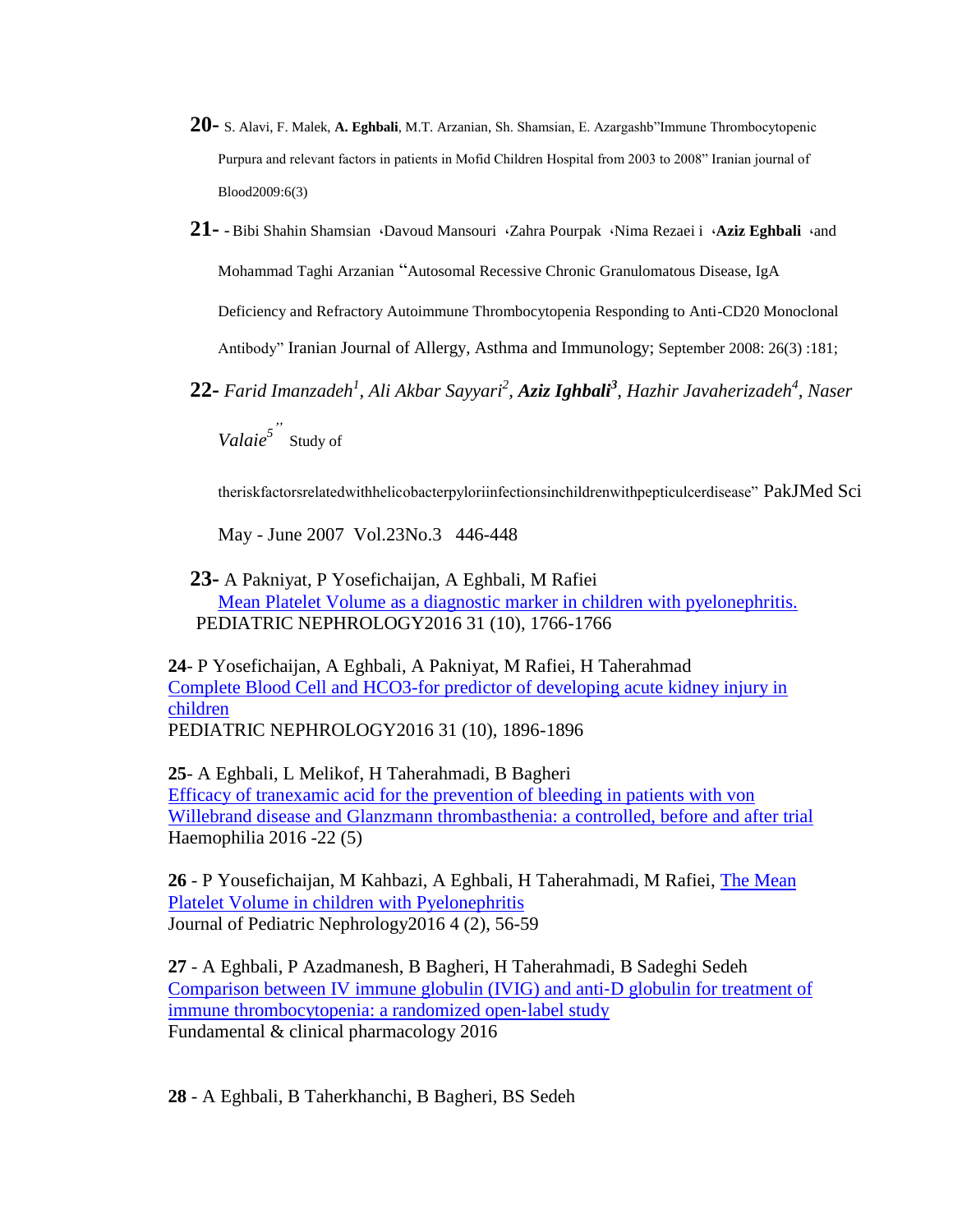[Effect of Chewing Gum on Oral Mucositis in Children Undergoing Chemotherapy: A](http://scholar.google.com/citations?view_op=view_citation&hl=en&user=f1BxhpQAAAAJ&cstart=20&citation_for_view=f1BxhpQAAAAJ:L8Ckcad2t8MC)  [Randomized Controlled Study](http://scholar.google.com/citations?view_op=view_citation&hl=en&user=f1BxhpQAAAAJ&cstart=20&citation_for_view=f1BxhpQAAAAJ:L8Ckcad2t8MC) Iranian journal of pediatric hematology and oncology 2016 6 (1), 9

**29**- R Jadidi, D Hekmatpou, A Eghbali, F Memari, Z Anbari ["Parents a dead end life": The main experiences of](http://scholar.google.com/citations?view_op=view_citation&hl=en&user=f1BxhpQAAAAJ&cstart=20&citation_for_view=f1BxhpQAAAAJ:M3ejUd6NZC8C) parents of children with leukemia Iranian journal of nursing and midwifery research2014 19 (6), 600

**30**- MT Arzania, H Mahmoodi Nesheli, S Alavi, BS Shamsian, A. Eghbali [Comparison of the Initial Treatment Results of N-myc Positive and N-myc Negative](http://scholar.google.com/citations?view_op=view_citation&hl=en&user=f1BxhpQAAAAJ&cstart=20&citation_for_view=f1BxhpQAAAAJ:Tyk-4Ss8FVUC)  [Neuroblastoma Patients](http://scholar.google.com/citations?view_op=view_citation&hl=en&user=f1BxhpQAAAAJ&cstart=20&citation_for_view=f1BxhpQAAAAJ:Tyk-4Ss8FVUC) Iranian Journal of Blood and Cancer2010- 3 (1), 7-10 **Abstracts:**

- **1- Eghbali A., Fazeli moslehabadi M., Shahbazi M. Evaluation of correlation between serum ferritin and T2 MRI in major thalassemia.3d national congress oh hematology . 19-21November 2013 Yazd Iran.**
- **2- Eghbali A\*,** Arzaninan M, Chehrei A , Jadidi R, Sabbagh A. Evaluating the Prognostic Significance of BoneMarrow Megakaryocyte Count in Patients with Idiopathic Thrombocytopenic Purpura.6<sup>th</sup> IPHOS symposium Ahvaz Iran 8-10 February 2012
- 3- **Eghbali A.** Prophylaxis in von Willebrand disease.CSL behring workshop 22 November 2012 Dubai UAE
- 4- *Eghbali A ,* **MD;** sabbagh A, MD; Kahbazi M, MD; Rezaei N, MD, PhD. Effect of nebulized L-epinephrine on the treatment of croup.  $24<sup>th</sup>$  international congress of pediatric diseases 11-15October 2012 Tehran Iran
- 5- Dr Aziz Eghbali<sub>1</sub>, Dr Bahar Taherkhanchi<sub>2</sub>, Dr Bahador Bagheri<sub>3</sub> Effect of Chewing Gum on Oral Mucositis in